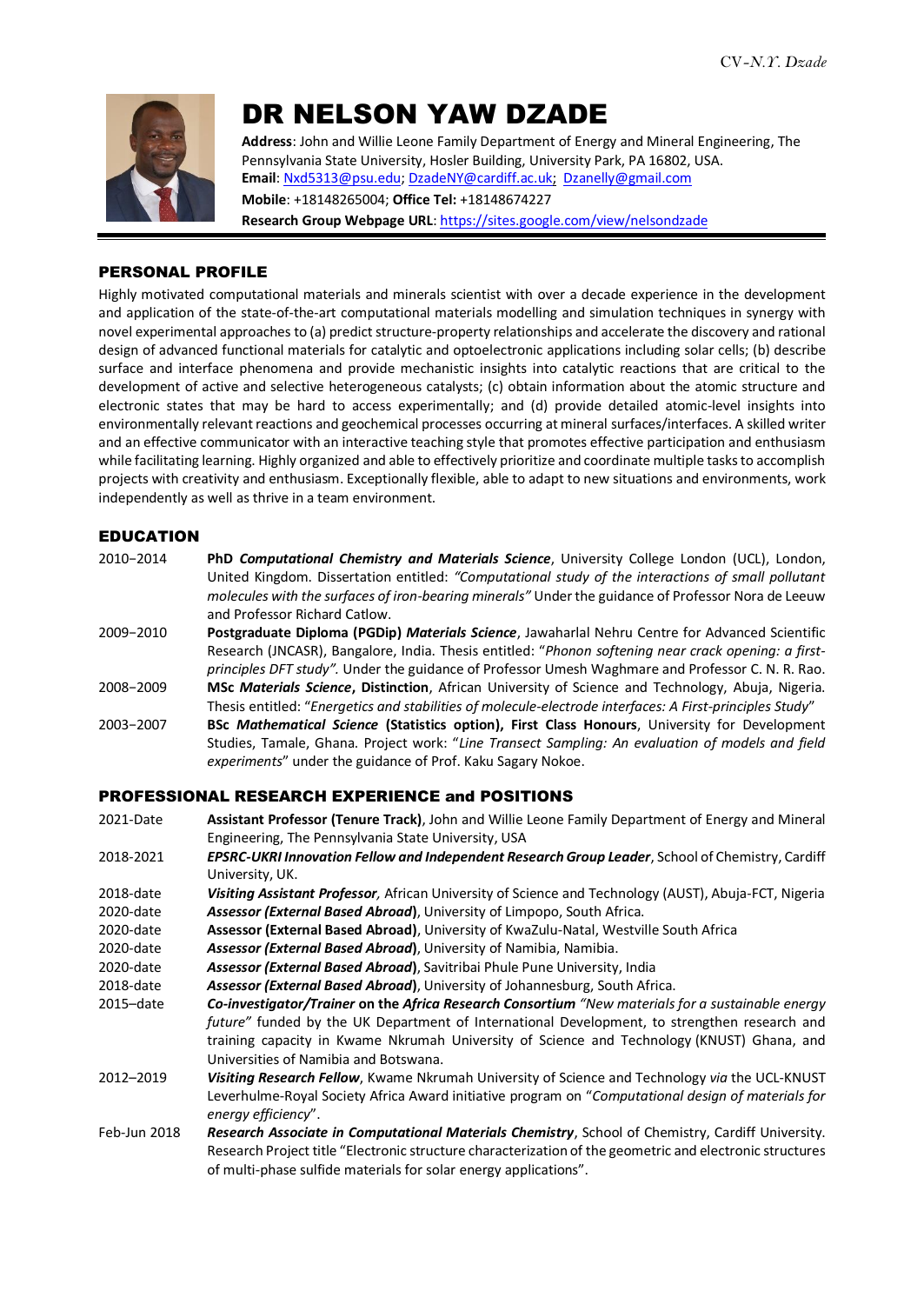- 2014–2017 *Postdoctoral Research Fellow*, Utrecht University, Funded by Netherlands Organization for Scientific Research (NWO). Research project title: "Computer-aided design of iron-sulfide nanocatalysts for the solar-driven conversion of CO<sub>2</sub> to fuels".
- 2012–2013 *Research Fellow*, British Petroleum (BP), Pangbourne technology centre, Project: "Computer simulations of the effect of fuel additives on metal oxides surfaces, an important problem in chemical fouling of fuel pipeline in car engines*".*
- 2007−2008 *Teaching Assistant*, Department of Mathematics, University for Development studies, Ghana.

#### SCHOLARSHIPS and AWARDS

- 2020−date DUO-India Professor Fellowship Award, Cardiff University, UK
- 2018−date EPSRC-UKRI Innovation Research Fellowship Award, Cardiff University, UK
- 2010−2014 Overseas Research Scholarship, University College London, UK.
- 2010−2014 UCL Faculty of Mathematical and Physical Sciences Studentship, UK.
- 2012−2013 British Petroleum (BP) Research Studentship, University College London, UK.
- 2008−2009 World Bank Scholarship, African University of Science and Technology, Nigeria.
- 2009−2010 Department of Science and Technology (DST), Government of India scholarship, International Centre for Material Science (ICMS), Bangalore, India.
- 2006–2007 Ghana Education Trust Fund (GETFund) Scholarship for brilliant students, University for Development Studies, Ghana.
- Dec. 19, 2009 Gold Medallist, Best graduating MSc. Materials Science student, African University of Science and Technology, Abuja, Nigeria.
- Dec. 15, 2007 Overall best graduating student and valedictorian of the 2006/20017 academic year, University for Developments Studies, Tamale, Ghana.

#### RESEARCH GRANTS

#### **FUNDED/AWARDED**

- **Principal Investigator**: DUO-India Professor Fellowship Award "*Rationally design of novel ABO<sup>3</sup> compounds and their nano-hetero-architectures for catalytic PEC water splitting applications*" Funded value: £6,000; Funded Period: Jan. 2020–Dec. 2020).
- **Principal Investigator**: Engineering and Physical Sciences Research Council (EPSRC) Innovation Research Fellowship Grant "*Computer-aided design of zinc phosphide heterojunctions for efficient solar energy conversion"*. Funded value: £525,254; Funded Period: June 2018–June 2021).
- **Co-Investigator**: Natural Environment Research Council (NERC) research grant for the project "International Innovation Project on the Computer-aided High Throughput Development and Upscaling of Tailored Zeolites as Wastewater Filters in Ghana". Funded value: £107,175; Funded Period Nov 2017 - Apr 2020).
- **Co-Investigator**: Netherlands Organisation for Scientific Research (NWO) ECHO grant "Earth-abundant materials for the sustainable catalysis of  $CO<sub>2</sub>$  to fuels and chemicals: Linking computation to experiment". Funded value: €250,000; Funded Period Dec 2018 - Dec 2021).

#### **UNDER EVALAUTION**

 **Co-Applicant**: European Innovation Council Pathfinder - Consortium Grant. "*SOLARUP: Advanced Strategies for Development of Sustainable Semiconductors for Scalable Solar Cell Applications". Submitted (2021). Total amount requested:* €3*,110,615.65 (amount to be received by me: €568,148.15)*

#### GRADUATE/POSTGRADUATE STUDENTS SUPERVISION

#### **ONGOING**

- **Main supervisor:** Ricardo Amaral, PhD Candidate, Pennsylvania State University, "*Rational design of earthabundant heterojunction photocatalysts for carbon dioxide conversion*"
- **Main supervisor:** Russell William Cross, PhD Candidate, Cardiff University, "*Computer–aided design of improved transition metal phosphides catalysts for efficient hydrogen evolution reaction (HER)*"
- **Co-supervisor:** Dario Campisi, PhD research, Leiden University, working on "*Computational investigation of polycyclic aromatic hydrocarbons (PAHs) interactions of olivine surface (typical minerals found in meteorites)*"
- **Co-supervisor:** Cecil H. Botchway, PhD research, KNUST, working on "*Mechanistic study of ethanol conversion to hydrocarbons over zeolites perlialite and ferrierite*"

#### **COMPLETED (PAST STUDENTS)**

 **Main supervisor**: Dr Sachin Rondiya, Postdoctoral Research Associate, Cardiff University, worked on the project "*Rational design of zinc phosphide heterojunctions for efficient solar energy conversion*" 2019-2021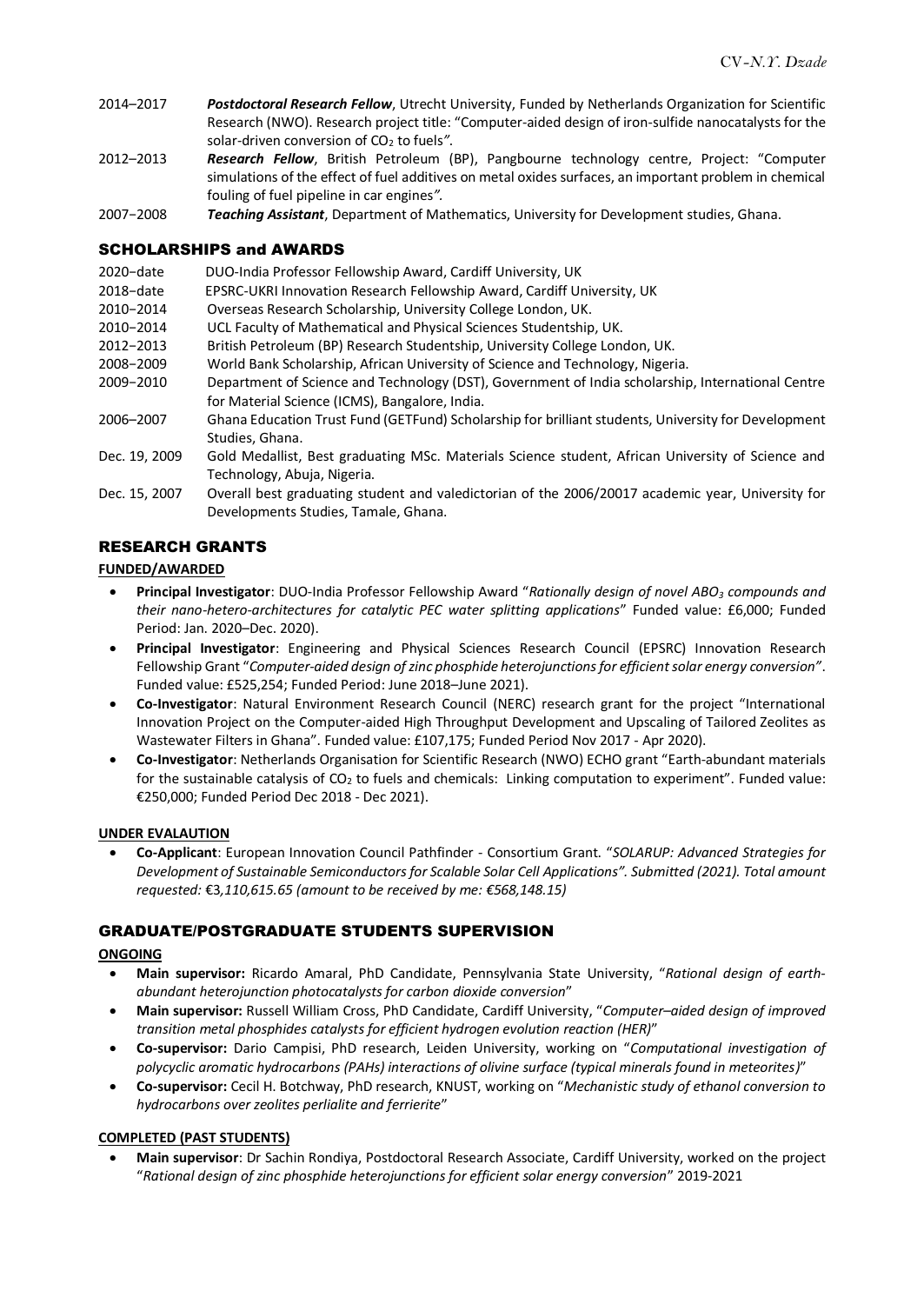- **Main supervisor:** Dr Patrick Heasman, Postdoctoral Research Associate, Cardiff University, worked on project "*Ab initio investigation of O<sup>2</sup> adsorption on SmCoO3-based cathode materials for solid oxide fuel cells*"2019-2020
- **Main supervisor**: Sophie Colton, MChem research project, Cardiff University. "*Computational design of chalcogenide perovskites for solar energy conversion applications)*"
- **Main supervisor**: Eloise Lewis, MChem research project, Cardiff University, "*First-principles mechanistic insight into the adsorption of arsenic on cobalt ferrite (Fe2CoO4) surfaces: Implications for water purification*."
- **Main supervisor**: Connor Duggan, BSc research project, Cardiff University, "*XPS valence band spectra of BaZrS3: insights from density functional theory calculations*"
- **Main supervisor**: Lewis Old, BSc research project, Cardiff University, "*Optoelectronic properties of CaZrSe chalcogenide perovskite calculated from first principles theory*"
- **Main Supervisor:** Kigozi Moses, PhD thesis 2021, African University of Science and Technology, worked on "*Activated carbon and graphene oxide for supercapacitor and batteries application*"
- **Main Supervisor:** Jemima Moorcroft, BSc research project 2019, Cardiff University, worked on "*CO<sup>2</sup> adsorption and activation on bimetallic Fe-Ni catalysts: A dispersion-corrected DFT analysis*"
- **Co-supervisor:** Elliot S. Menkah, PhD thesis 2019, KNUST-Ghana, worked on "*Computational design of bimetallic Ni-Ru catalysts for the conversion of syngas to synthetic fuels*"
- **Main Supervisor:** Timoteüs F. J. Bögels, MSc research 2019, Utrecht University, worked on "*Analyzing hydrogen evolution reaction catalytic sites of nickel sulfides, a first-principle DFT study*"
- **Co-supervisor:** Albert Aniagyei, PhD thesis 2018, KNUST-Ghana, worked on "*Theoretical studies of oxygen (O2) reduction on calcium-, strontium- and barium-doped lanthanum manganite (LaMnO3) as cathode materials in solid oxide fuel cells*."
- **Main supervisor:** Jasper Huijsmans BSc project 2018, Utrecht University, worked on "*Computational study of the influence of inorganic solution components on lithium carbonate crystal growth*"
- **Co-supervisor:** Caroline R. Kwawu, PhD thesis 2017, KNUST-Ghana, worked on "*Computational study of the conversion of CO<sup>2</sup> to fuel or chemicals on pure and Ni-coated iron surfaces*"
- **Main supervisor:** Manon Dierkx, BSc project 2017, Utrecht University, worked on "*Computer simulation of the effects of pH on phosphate adsorption to iron-oxides*"
- **Co-supervisor:** Isaac W. Boateng, MPhil thesis 2016, KNUST-Ghana, worked on "*Computational study of hydrogen adsorption on the (010) surface of Lanthanum ferrite (LaFeO3)*"
- **Co-supervisor:** Joel Baffour Awuah, MPhil thesis 2015, KNUST-Ghana, "*Computational study arsenic immobilization by the Al(III)-modified zeolite clinoptilolite*"

# TEACHING EXPERIENCE

| January 2020<br>Nov. 12-30, 2018 | CH0002: Thermodynamics, Kinetics and Equilibria, School of Chemistry, Cardiff University<br>Visiting Lectures, "PHY 901: Materials Modeling and Simulation" Postgraduates, African<br>University of Science and Technology (AUST), Abuja, Nigeria. |
|----------------------------------|----------------------------------------------------------------------------------------------------------------------------------------------------------------------------------------------------------------------------------------------------|
| April-May 2018                   | Guest lectures, "Surface geochemistry and computational mineralogy", on the MSc Advanced<br>mineralogy AW-4004 course; Geochemistry, Utrecht University, The Netherlands.                                                                          |
| September 2017                   | Visiting lectures through Africa Research Consortium in Renewable Energy, "Chemistry of<br>Materials", Postgraduates, Chemistry, University of Namibia, Windhoek, Namibia.                                                                         |
| March-April 2017                 | Guest lectures, "Surface chemical reactions and transition state theory", on the MSc Geo4-1426<br>Kinetic Processes course; Geochemistry, Utrecht University, The Netherlands.                                                                     |
| Aug-Sept 2016                    | Visiting lectures: Materials discovery and design from first-principles calculations; Postgraduates<br>Chemistry, KNUST, Ghana.                                                                                                                    |
| July-August 2013                 | Visiting lectures, "Surface chemistry and heterogeneous catalysis" Postgraduates, Chemistry,<br>KNUST, Ghana.                                                                                                                                      |
| December 2013                    | Workshop organizer and instructor, "Electronic structure calculations", Centre for High<br>Performance Computing (CHPC) annual National Conference, Cape Town, South Africa.                                                                       |
| Aug 2007- Jul 2008               | Teaching Assistant: MAT 104 Introduction to Statistics, MTH 281 Computational Mathematics I,<br>and STS 351 Statistical Computing; Undergraduates, Department of Mathematics, UDS, Ghana.                                                          |

# LIST OF PEER-REVIEWED PUBLICATIONS (\*Corresponding author)

82. Russell W. Cross, Sachin R Rondiya, **Nelson Y. Dzade\*** "*Theoretical insights into the hydrogen evolution reaction on the Ni3N electrocatalyst*" *Catalysts (2021)*, 11(6), 716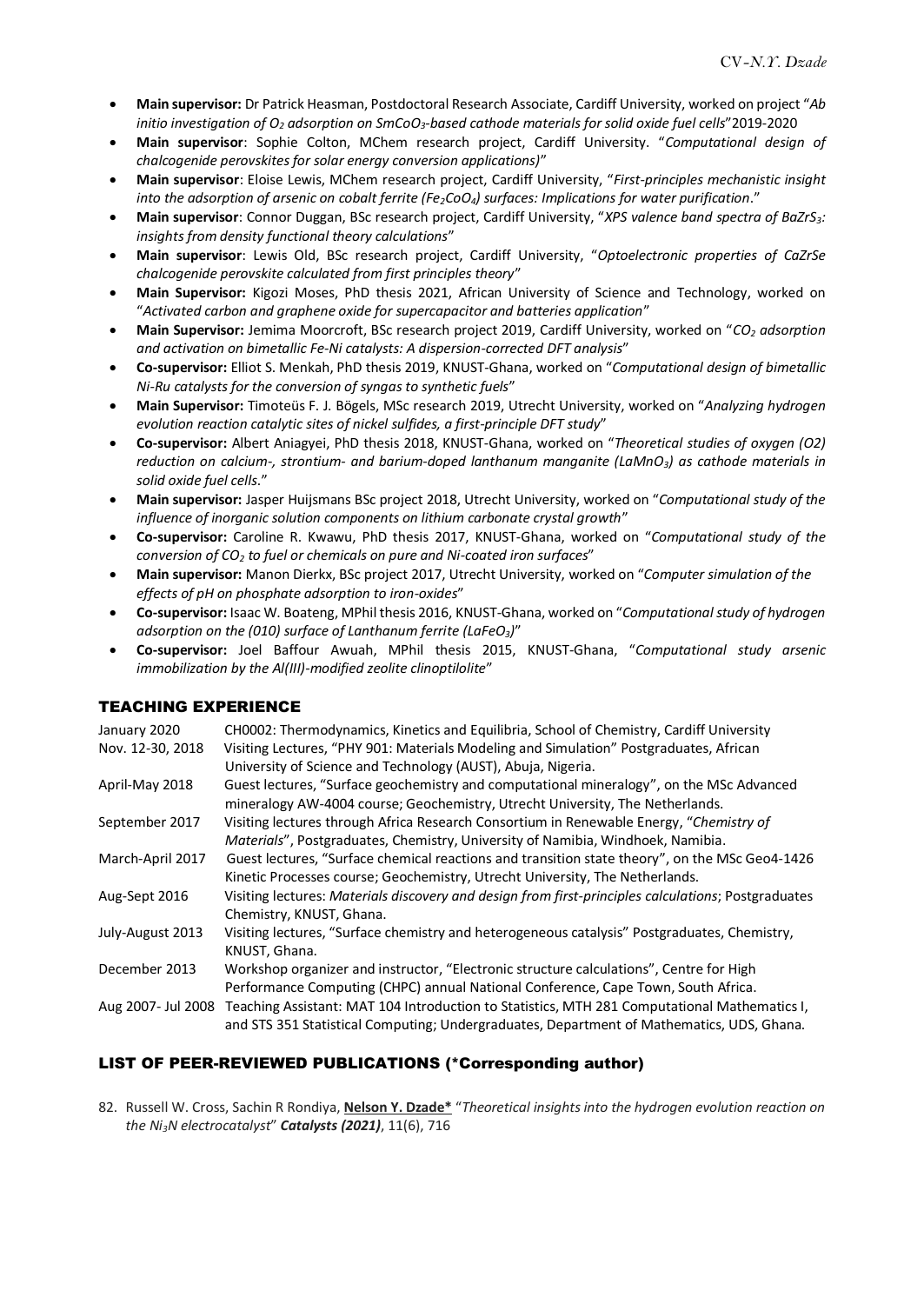- 81. Zhiyong Jia, Sachin R. Rondiya, Russell W. Cross, Cheng Wang, **Nelson Y. Dzade**\*, Chuang Zhang. "*Highly active methanol oxidation electrocatalyst based on 2D NiO porous nanosheets: a combined computational and experimental study*" *Electrochemical Acta (2021),* 394, 139143
- 80. Sachin R. Rondiya, Yogesh A. Jadhav, Aleksandar Živković, Sagar B. Jathar, Ganesh K. Rahane, Russell W. Cross, Avinash V. Rokade, Rupesh S. Devan, Sadhu Kolekar, Robert L. Z. Hoye, Hirendra N. Ghosh, Nora H. de Leeuw, Sandesh R. Jadkar, **Nelson Y. Dzade\*.** "*Solution-Processed Cd-Substituted CZTS Nanocrystals for Sensitized Liquid Junction Solar Cells*" *Journal of Alloys and Compounds, (2021),* <https://doi.org/10.1016/j.jallcom.2021.161575>
- 79. Bidhan Pandit, Sachin R. Rondiya, Shyamal Shegokar, Lakshmana K. Bommineedi, Russell William Cross, **Nelson Yaw** Dzade and Babasaheb R. Sankapal. "*Reciprocated Electrochemical and DFT Investigations of Iron Selenide: Mechanically Bendable Solid-State Symmetric Supercapacitor*" *Sustainable Energy Fuels, (2021)*, Accepted Manuscript. DOI[: https://doi.org/10.1039/D1SE00074H](https://doi.org/10.1039/D1SE00074H)
- 78. Aleksandar Živković, Jacobina Sheehama, Michael E. A. Warwick, Daniel R. Jones, Claire Mitchel, Daniel Likius, Veikko Uahengo, **Nelson Y. Dzade**, Sankar Meenakshisundaram, Charles W. Dunnill and Nora H. de Leeuw. "*Structural and electronic properties of Cu4O<sup>3</sup> (paramelaconite): the role of native impurities*" *Pure Appl. Chem*. *(2021)*, DOI: [https://doi.org/10.1515/pac-2021-0114.](https://doi.org/10.1515/pac-2021-0114)
- 77. Ratna Chauhan, Manish Shinde, Yogesh Sethi, Yogesh Waghadkar, Sachin R Rondiya**, Nelson Y Dzade**, Suresh Gosavi, Mohd Muddassir. "*Indium-doped ZnO as efficient photosensitive material for sunlight driven hydrogen generation and DSSC applications: integrated experimental and computational approach*" *Journal of Solid State Electrochemistry (2021)*, 25, 2279–2292
- 76. Mamta P. Nasane, Sachin R. Rondiya, Chandradip D. Jadhav, Ganesh R. Rahane, Russell W. Cross,b Sagar Jathar, Yogesh Jadhav, Sunil Barma, Dhanaraj Nilegave, Vijaya Jadkar, Avinash Rokade, Adinath Funde, Padmakar G. Chavan, Robert L. Z. Hoye, **Nelson Y. Dzade\*** & Sandesh Jadkar\* "*An interlinked computational–experimental investigation into SnS nanoflakes for field emission applications*." *New J. Chem., (2021),45, 11768-11779*
- 75. Sawanta S. Mali, Jyoti V. Patil, Pravin S. Shinde, Gustavo de Miguel, Sachin R. Rondiya, **Nelson Y. Dzade**, and Chang Kook Hong. "Implementing Dopant-Free Hole Transporting Layers and Metal Incorporated CsPbI<sub>2</sub>Br for Stable All-*Inorganic Perovskite Solar Cells." ACS Energy Letters, (2021),* 6, 778−788.
- 74. *Nelson Y. Dzade\*. First-principles insights into the electronic structure, band alignment, and optical properties of CSTS: an earth-abundant material for photovoltaics. Scientific Reports, (2021),* 1, 4755.
- 73. Sachin R. Rondiya, Dilara Gokcen Buldu, Guy Brammertz, Yogesh Jadhav, Russell William Cross, Hirendra N. Ghosh, Thomas Davies, Sandesh R Jadkar, **Nelson Yaw Dzade**\* and Bart Vermang. "*Revealing the Electronic Structure, Heterojunction Band Offset and Alignment of Cu2ZnGeSe4: A Combined Experimental and Computational Study towards Photovoltaic Applications". Phys. Chem. Chem. Phys., (2021), 23, 9553-9560.*
- 72. Chandradip D. Jadhav, Sachin R. Rondiya, Reshma C. Hambire, Devshri R. Baviskar, Russell W. Cross, **Nelson Y. Dzade**, Padmakar G. Chavan. "*Highly Efficient Field Emission Properties of Vertically Aligned 2D CuSe Nanosheets: an Experimental and Theoretical Investigation*" *Journal of Alloys and Compounds*, *(2021)*, 875 159987.
- 71. M. S. Patil, N. Kitchamsetti, S. R. Mulani, S. R. Rondiya, R. W. Cross, N. Y. Dzade, P. S. Patil, Y.-R. Ma, R. S. Devan. "*Photocatalytic behavior of Ba(Sb/Ta)2O<sup>6</sup> perovskite for reduction of organic pollutants: Experimental and DFT correlation*" *Journal of the Taiwan Institute of Chemical Engineer (2021),* 122, 201-209.
- 70. Dario Campisi, Thanja Lamberts, **Nelson Y. Dzade**, Rocco Martinazzo, Inge Loes ten Kate, and Alexander G. G. M. Tielens. "Interaction of Aromatic Molecules with Forsterite: Accuracy of the Periodic DFT-D4 Method." *J. Phys. Chem. A (2021)*, 125, 13, 2770–2781
- 69. B. H. Mamatha, Sachin R. Rondiya, M. G. Ashritha, **Nelson Y. Dzade**, S. D. Dhole, Jim Williams, K. Hareesh. *" Polymerwrapped reduced graphene oxide/nickel-cobalt ferrite nanocomposites as tertiary hybrid supercapacitors: insights from experiment and simulation" Journal of Science: Advanced Materials and Devices*, **(2021),** 6, 291-301.
- 68. Sagar B. Jathar, Sachin R. Rondiya, Yogesh A. Jadhav, Dhanaraj S. Nilegave, Russell W. Cross, Sunil V. Barma, Mamta P. Nasane, Shankar A. Gaware, Bharat R. Bade, Sandesh R. Jadkar, Adinath M. Funde, **Nelson Y. Dzade\*.** "*Ternary*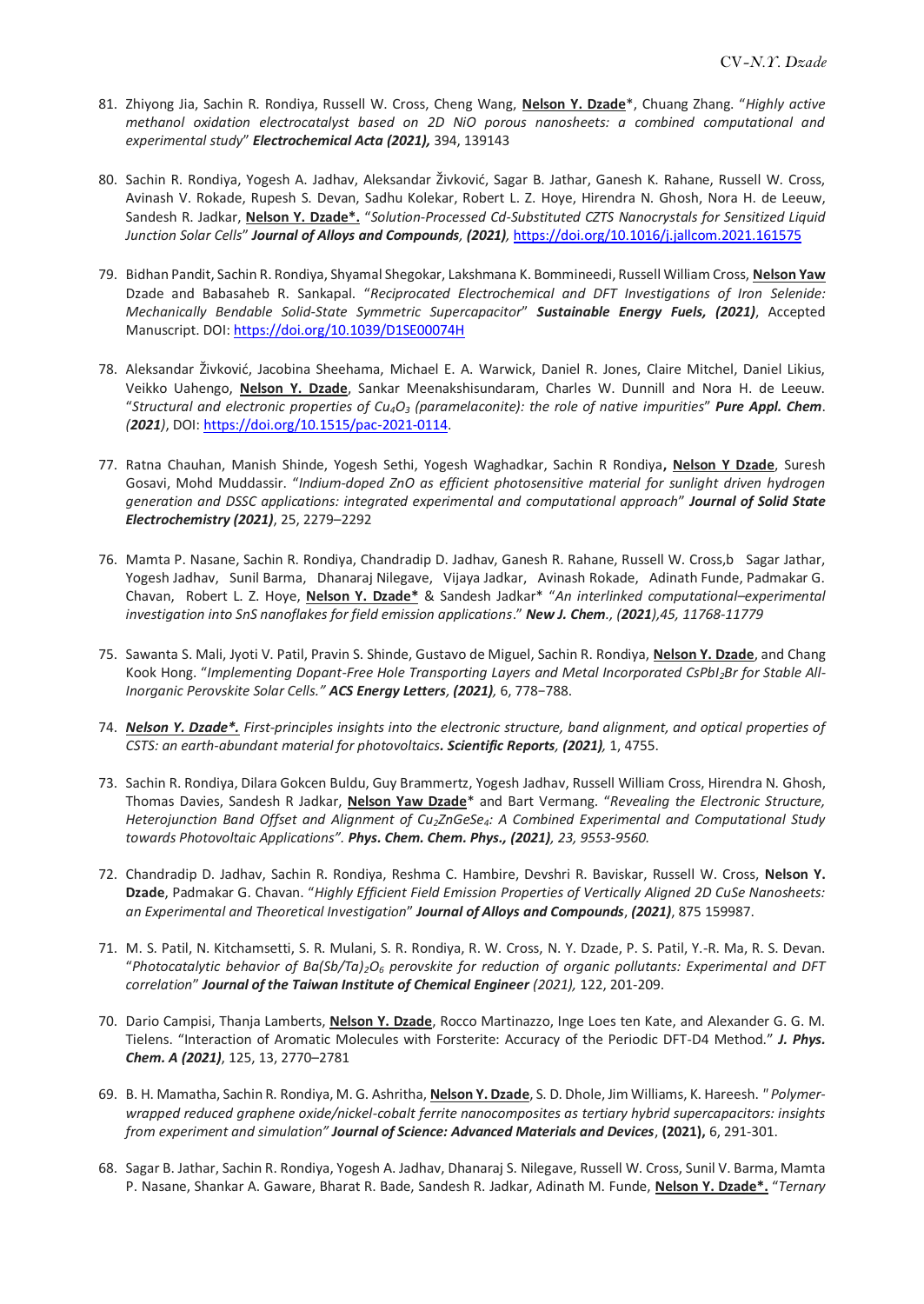*Cu2SnS3: synthesis, structure, photoelectrochemical activity, and heterojunction band offset and Alignment". Chemistry of Materials, (2021),* 33, 6, 1983–1993.

- 67. Sachin Thawarkar, Sachin R. Rondiya, Prem Jyoti Singh Rana, Ramanujan Narayan, **Nelson Y. Dzade**, Surya Prakash Singh. *"Structural and optical properties of ionic liquid-based hybrid perovskite: a combined experimental and theoretical investigation." Functional Materials Letters, (2021), Accepted. DOI: 10.1142/S1793604721500089*
- 66. Bidhan Pandit, Sachin R. Rondiya, **Nelson Y. Dzade**, Shoyebmohamad F. Shaikh, Nitish Kumar, Emad S. Goda, Abdullah A. Al-Kahtani, Rajaram S. Mane, Sanjay Mathur, Rahul R. Salunkhed. *"High stability and long cycle life of rechargeable sodium-ion battery using manganese oxide cathode: A combined density functional theory (DFT) and experimental study." ACS Applied Materials & Interfaces, (2021),* 13, 11433–11441.
- 65. Sachin Thawarkar, Sachin R. RondiyA, Nageshwar D. Khupse, **Nelson Y. Dzade**, Sandesh Jadkar. *"Experimental and Theoretical Investigation of the Structural and Opto‐electronic Properties of Fe‐Doped Lead‐Free Cs2AgBiCl<sup>6</sup> Double Perovskite." Chemistry - A European Journal, (2021),* 27 ,1–11.
- 64. Eloise Lewis and **Nelson Y. Dzade\*.** *"First-Principles Density Functional Theory Characterisation of the Adsorption Complexes of H3AsO<sup>3</sup> on Cobalt Ferrite (Fe2CoO4) Surfaces". Minerals, (2021),* 11(2), 195.
- 63. Ajinkya Bhorde, Ravindra Waykar, Sachin R. Rondiya, Shruthi Nair, Ganesh Lonkar, Adinath Funde, **Nelson Y. Dzade\***, Sandesh Jadkar*. "Structural, Electronic, and Optical Properties of Lead-Free Halide Double Perovskite Rb2AgBiI6: A Combined Experimental and DFT Study." ES Materials & Manufacturing, (2021),* 12, 43-52.
- 62. Girish P. Patil, Sachin R. Rondiya, Vivekanand S. Bagal, Sugam Shivhare, Russell W. Cross, **Nelson Y. Dzade**, Sandesh R. Jadkar, Padmakar. G. Chavan. *"Field Emission Characteristics of Double Walled TiO<sup>2</sup> Nanotubes." ES Materials & Manufacturing, (2021),* 13, 76-81*.*
- 61. **Nelson Y. Dzade\*,** and Nora H. de Leeuw. "*Activating the FeS (001) Surface for CO<sup>2</sup> Adsorption and Reduction through the Formation of Sulfur Vacancies: A DFT-D3 Study." Catalysts, (2021),* 11(1), 127.
- 60. Guang Xian Pei**, Nelson Y. Dzade**, Yue Zhang, Jan P. Hofmann, Nora H. de Leeuw, Bert M. Weckhuysen. "*Identification of Photoexcited Electron Relaxation in a Cobalt Phosphide Modified Carbon Nitride Photocatalyst." ChemPhotoChem, (2021),* 5, 1 –6.
- 59. M.G. Ashritha, S.R. Rondiya, R. W. Cross, **N. Y. Dzade**, S. Dhole, D.V. Sunitha, K. Hareesh. "*Experimental and computational studies of sonochemical assisted anchoring of carbon quantum dots on reduced graphene oxide sheets towards the photocatalytic activity." Applied Surface Science, (2021),* 545, 148962.
- 58. N. Kitchamsetti; M. S Ramteke; S. R. Rondiya, S. R. Mulani; M. S. Patil, R. W. Cross, **N. Y. Dzade**; R. Devan. "*Experimental and DFT correlations on the photocatalytic activities of NiO nanobelts for removal of organic pollutants." Journal of Alloys and Compounds, (2021),* 855, 157337.
- 57. Bharat R. Bade, Sachin Rondiya, Yogesh A. Jadhav, Mahesh M. Kamble, Sunil V. Barma, Sandesh R Jadkar, Adinath M. Funde, **Nelson Y. Dzade\*.** "*Investigations of the structural, optoelectronic, and band alignment properties of Cu2ZnSnS<sup>4</sup> nanocrystals: prepared by hot-injection method towards low-cost photovoltaic applications." Journal of Alloys and Compounds, (2021),* 854, 157093.
- 56. Russell W. Cross, Sachin R. Rondiya and **Nelson Y. Dzade\*.** "*First-principles DFT Insights into the Adsorption of Hydrazine on Bimetallic β1-AB Catalyst: Implications for Direct Hydrazine Fuel Cells." Applied Surface Science, (2021),* 536, 147648.
- 55. Ganesh K. Rahane, Sagar B. Jathar, Sachin R. Rondiya, Yogesh A. Jadhav, Sunil V. Barma, Avinash Rokade, Russell W. Cross, Mamta P. Nasane, Vijaya Jadkar, **Nelson Y. Dzade**, Sandesh R. Jadkar. *"Photoelectrochemical Investigation on the Cadmium Sulfide (CdS) Thin Films Prepared using Spin Coating Technique." ES Materials & Manufacturing, (2021),* 11, 57-64.
- 54. Parameshwar R. Chikate, Alfa Sharma, Sachin R. Rondiya, Russel W. Cross, **Nelson Y. Dzade,** Parasharam M. Shirage, and Rupesh S. Devan*. "Hierarchically interconnected ZnO nanowires for low temperature operated reducing gas sensors: Experimental and DFT studies." New J. Chem., (2021),* 45, 1404-1414.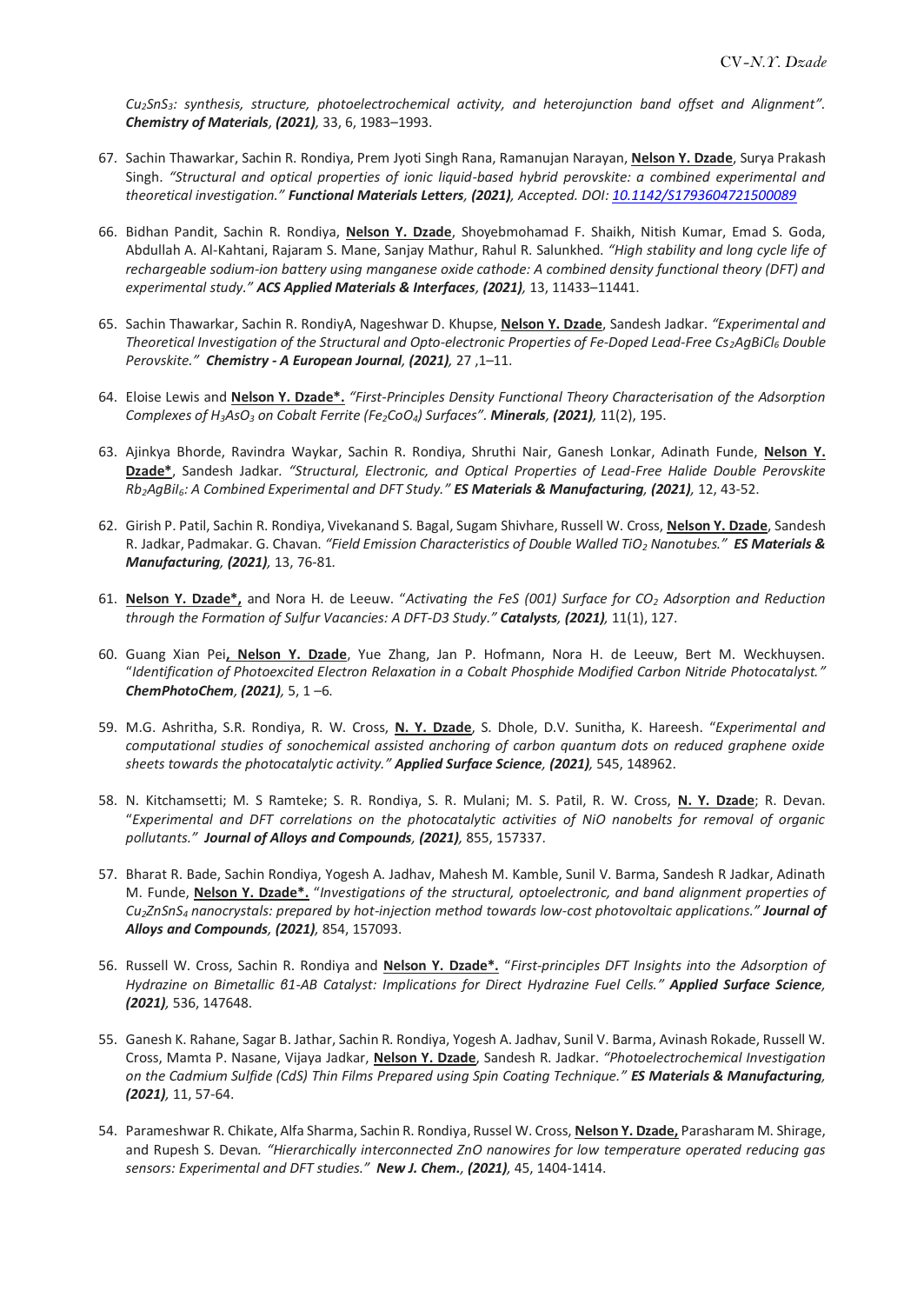- 53. Sunil V. Barma, Sachin R. Rondiya, Yogesh A. Jadhav, Sagar B. Jathar, Ganesh K. Rahane, Avinash Rokade, Russell W. Cross, Mamta P. Nasane, Vijaya Jadkar, **Nelson Y. Dzade**, Sandesh R. Jadkar. *"Structural, Optoelectronic, and Photoelectrochemical Investigation of CdSe NC's Prepared by Hot Injection Method." ES Materials & Manufacturing, (2021),* 11, 50-56.
- 52. Bonaventure A. Odeke, Gyang D. Chung, Jesutofunmi A. Fajemisin, Kabir S. Suraj, Kiplangat D. Tonui, Ayinla R. Tobi, Thomas C. Bewaale, Jamiu A. Ajibola, **Nelson Y. Dzade\*.** *"Electronic Structure and Surface Properties of Copper Thiocyanate: A Promising Hole Transport Material for Organic Photovoltaic Cells." Materials, (2020),* 13(24), 5765.
- 51. *S. E. Steinvall, E. Stutz, R. Paul, M. Zamani, N. Y. Dzade, V. Piazza, M. Friedl, V. de Mestral, J.B. Leran, R. R. Zamani, A. F. i Morral. "Towards Defect-Free Thin Films of the Earth-Abundant Absorber Zinc Phosphide by Nano-patterning." Nanoscale Advances, (2020),* 3, 326-332.
- 50. Cecil H. Botchway, Richard Tia, Evans Adei, Alex O'Malley, **Nelson Y. Dzade**,\* Carlos Hernandez-Tamargo, Nora H. de Leeuw. *"Influence of Topology and Brønsted Acid Site Presence on Methanol Diffusion in Zeolites Beta and MFI." Catalysts (2020),* 10(11), 1342.
- 49. Kigozi Moses, Ravi Kali, Abdulhakeem Bello, Balaji Padya, Azikiwe Peter Onwualu, Pawan Kumar Jain, **Nelson Y. Dzade\***. *"Modified Activation Process for Supercapacitor Electrode Materials from African Maize Cob." Materials (2020),* 13(23), 5412.
- 48. *Nelson Y. Dzade\* "First-Principles Mechanistic Insights into the Coadsorption and Reaction of CO<sup>2</sup> and H2O on Tantalum Nitride Surfaces." Catalysts (2020),* 10(10), 1217.
- 47. Freddy E. Oropeza, **Nelson Y. Dzade**, Amalia Pons-Martí, Zhenni Yang, Kelvin H. L. Zhang, Nora H. de Leeuw, Emiel J. M. Hensen, and Jan P. Hofmann. *"Electronic Structure and Interface Energetics of CuBi2O4 Photoelectrodes." J. Phys. Chem. C (2020),* 124, 41, 22416–22425
- 46. Mandlika, N. T.; Sahare, P. D.; Rondiya, S. R.; **Dzade, N. Y.**; Deore, A. V.; Dahiwale, S. S.; Dhole, S. D. "*Characteristics of K2Ca2(SO4)3:Eu TLD Nanophosphor for its Applications in Electron and Gamma Rays Dosimetry." of Optical Materials***, (2020)***,* 109, 110272.
- 45. Nyepetsi, M.; Mbaiwa, F.; Oyetunji, O. A., **Dzade, N.Y.\***; N.H. de Leeuw. *"The Carbonate-Catalysed Transesterification of Sunflower Oil for Biodiesel Production: In Situ Monitoring and Density Functional Theory Calculations."* **Accepted**: *South African Journal of Chemistry***, (2020)***.*
- 44. Botchway, C. H.; Tia, R.; Adei, E.; **Dzade, N. Y.\***; Nora H. de Leeuw. "*Methanol Adsorption and Conversion to Ethanol and Dimethyl Ether Catalyzed by Ferrierite Zeolites: A First-Principles DFT Study."* **Accepted**: *South African Journal of Chemistry***, (2020)***.*
- 43. Yashwanth, H. J.; Rondiya, S. R.; **Dzade**, **N. Y.** Dhole, S.D.; Hareesh, K. "*Enhanced photocatalytic activity of N, P, co-doped carbon quantum dots: An insight from experimental and computational approach." Journal of Vacuum***, (2020)***,* 180, 109589.
- 42. Wu, L.; **Dzade**, **N. Y.**; Chen, N.; van Dijk, B.; Balasubramanyam, S.; Sharma, A.; Gao, L.; Hetterscheid, D. G. H.; Hensen, E. J. M.; Bol, A. A.; de Leeuw, N. H.; Hofmann, J. P. *"Cu Electrodeposition on Nanostructured MoS<sup>2</sup> and WS<sup>2</sup> and Implications for HER Active Site Determination." J. Electrochem. Soc. (2020),* 167 116517.
- 41. Rondiya, S. R.; Karbhal, I.; Jadhav, C. D.; Nasane, M. P.; Davies, T.; Shelke, M. V.; Jadkar, S. R.; Chavan, P. G.; **Dzade, N. Y.\*** . "Un*covering the origin of enhanced field emission properties of rGO-MnO<sup>2</sup> heterostructures: a synergistic experimental and computational investigation." RSC Advances,* **(2020),** 10, 25988-25998.
- 40. Rondiya, S. R.; Jadhav, Y.; **Dzade**, **N. Y.**; Ahammed, R.; Goswami, T.; Sarkar, A. D.; Jadkar, S. R.; Haram, S.; Ghosh, H. N. "*An Experimental and Theoretical Study into Interface Structure and Band Alignment of the Cu2Zn1 <sup>x</sup>CdxSnS<sup>4</sup> Heterointerface for Photovoltaic Applications*." *ACS Applied Energy Materials,* **(2020),** 3, 5153–5162.
- 39. Baviskar, P. K.; Rondiya, S. R.; Patil, G. P.; Sankapal, B. R.; Pathan, H. M.; Chavan, P. G.; **Dzade, N. Y.\*** "*ZnO/CuSCN Nano-heterostructure as a Highly Efficient Field Emitter: A Combined Experimental and Theoretical Investigation." ACS Omega,* **(2020)**, 5, 6715-6724.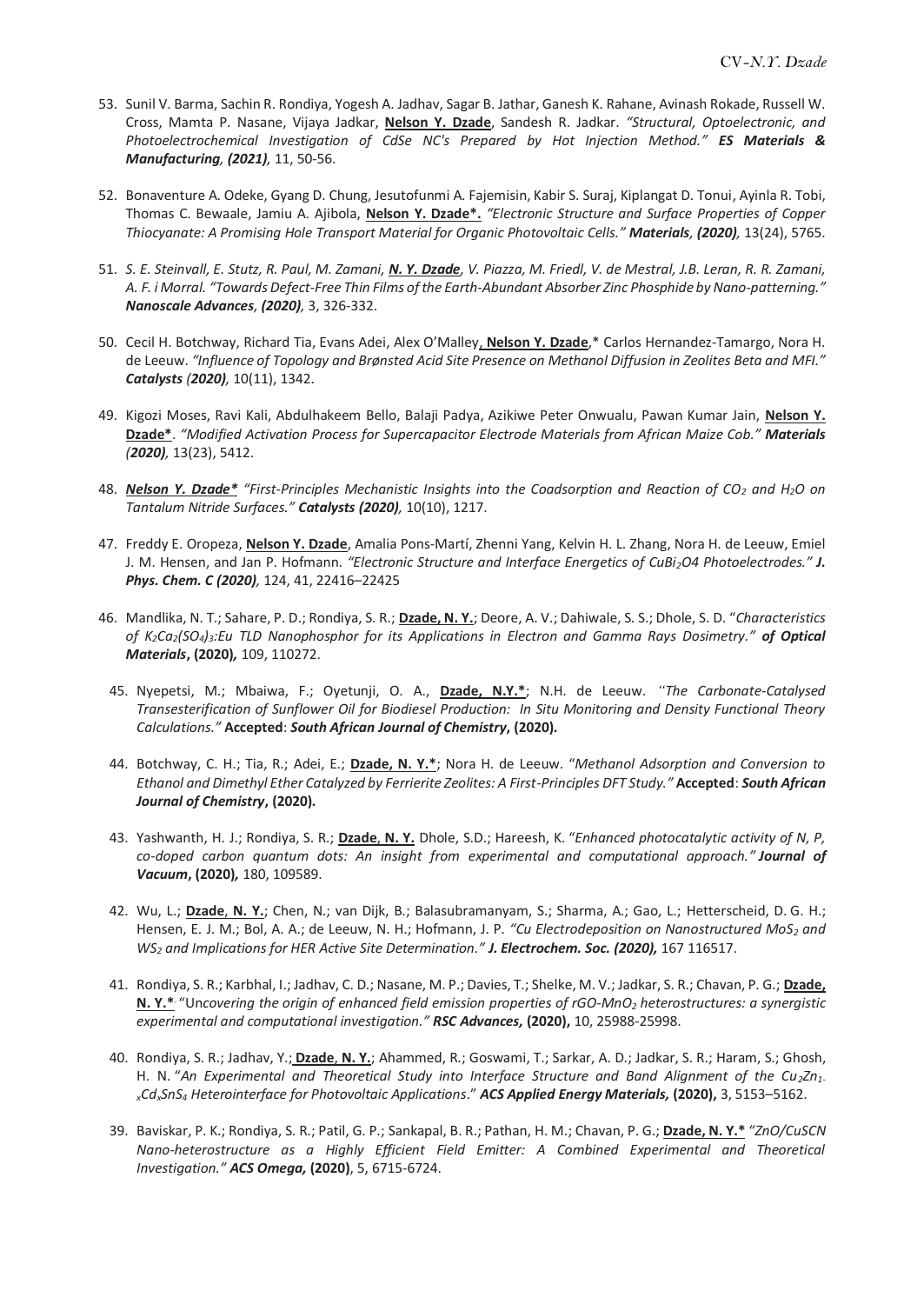- 38. Cross, R. W.; **Dzade**., **N. Y.\*** "*First-principles mechanistic insights into the hydrogen evolution reaction on Ni2P electrocatalyst in alkaline medium*." *Catalysts,* (**2020)**, 10, 307.
- 37. Amakali, T.; Daniel, L. S.; Uahengo, V.; **Dzade**, **N. Y.\*;** Nora H. de Leeuw. "*Structural and Optical Properties of ZnO Thin Films Prepared by Molecular Precursor and Sol-gel Methods*." *Crystals* **(2020)**, 10(2), 132.
- 36. Rondiya, S. R.; Jadhav, C. D.; Chavan, P. G.; **Dzade, N.Y**.\* "*Enhanced Field Emission Properties of Au/SnSe Nanoheterostructure: A Combined Experimental and Theoretical Investigation*." *Scientific Reports* **(2020)** 10, 2358.
- 35. Eya, H. I.; Ntsoenzok, E.; **Dzade, N. Y.\*** "*First-principles Investigation of the Structural, Elastic, Electronic, and Optical Properties of α- and β-SrZrS3: Implications for Photovoltaic Applications*." *Materials* **(2020)**, 13(4), 978.
- 34. Mandlik, N. T.; Rondiya, S.; Kulkarni, M. S.; Sahare, P. D.; Bhatt, B. C.; **Dzade, N. Y.** *"Thermoluminescence and Optically Stimulated Luminescence Characteristics of CaSO4:Eu Nanophosphor: An Experimental and Density Functional Theory (DFT) Investigation." Journal of Luminescence*, **(2020)**, 221, 117051.
- 33. Kamble, M. M.; Bade, B. R.; Rondiya, S. R.; Nasane, M. P.; **Dzade, N. Y.**; Funde, A. M.; S. R. Jadkar. "*Optical, Structural and Morphological Study of CdS Nanoparticles: Role of Sulphur Source.*" *Nanomaterials and Energy*, **(2020)**, 1, 1-9.
- 32. **Dzade, N. Y.** "*First-Principles Insights into the Interface Chemistry between 4-Aminothiophenol and Zinc Phosphide (Zn3P2) Nanoparticles*." *ACS Omega,* **(2020)***,* 5, 1025−1032. **Featured as** *Supplementary Cover: ACS Omega, Issue 2* **(2020)**
- 31. **Dzade, N. Y.** "*Unravelling the early oxidation mechanism of zinc phosphide (Zn3P2) surfaces by adsorbed oxygen and water: a first-principles DFT-D3 investigation*." *Phys. Chem. Chem. Phys***., (2020)**, 22, 1444-1456.
- 30. Rondiya, S.; Jadhav, Y.; Nasane, M.; Jadkar, J.; **Dzade, N.Y.** "*Combined Computational and Experimental Investigation of the Interface Structure and Band Alignment in CZTS/CdS Heterojunction for Solar Cell Applications*." *Materials*, (**2019**), 12, 4040.
- 29. King, H. E.; Salisbury, A.; Huijsmans, J.; **Dzade, N. Y.**; Plümper, O. *"Influence of inorganic solution components on lithium carbonate crystal growth*." *Crystal Growth & Design* **(2019)**, 19, 12, 6994-7006.
- 28. Bade, B. R.; Rondiya S.; Bhopale, S. R.; **Dzade, N. Y.;** Kamble, M. M.; Rokade, A.; Nasane, M. P.; More, M. A.; Jadkar, S. R.; Funde, A. M. "*Investigation of Growth Mechanism for Highly Oriented TiO<sup>2</sup> Nanorods: The Role of Reaction Time and Annealing Temperature*." *Springer Nature Applied Sciences,* **(2019),** 1, 1073.
- 27. Wu, L.; **Dzade, N. Y.**; Yu, M.; Mezari, B.; van Hoof, A. J. F.; Friedrich, H.; de Leeuw, N. H.; Hensen, E. J. M.; Hofmann, J. P. "*Unraveling the Role of Lithium in Enhancing the Hydrogen Evolution Activity of MoS2: Intercalation versus Adsorption." ACS Energy Letters* **(2019)**, 471733−1740.
- 26. Wu, L; Longo, A; **Dzade, N.Y.**; Sharma, A.; Hendrix, M. M. R. M.; Bol, A.A; De Leeuw, N.H.; Hensen, E. J. M.; Hofmann, J.P. "*The Origin of High Activity of Amorphous MoS<sup>2</sup> in the Hydrogen Evolution Reaction*." *ChemSusChem* (**2019**), (2019), 12,1–8. **Featured as** *Outside Front Cover: ChemSusChem, Issue 19, 2019.*
- 25. Jossou, E. E.; Malakkal, L.; **Dzade, N. Y.;** Claisse, A.; Szpunar, B.; Szpunar, J. A. "*DFT+U Study of the Adsorption and Dissociation of Water on Clean, Defective and Oxygen-Covered U3Si2 {001}, {110}, and {111} Surfaces*." *J. Phys. Chem. C*. (**2019**), 123, 19453−19467.
- 24. Živković, A.; Farkaš, B.; Uahengo, V.; de Leeuw, N.H.; **Dzade, N.Y.\*** "*First-principles DFT insights into the structural, elastic, and optoelectronic properties of α and β-ZnP2: implications for photovoltaic applications." J Phys Condens Matter.* (**2019**), 31, 265501.
- 23. Menkah, E. S.; **Dzade, N. Y.\***; Tia, R.; Adei, E.; de Leeuw, N. H. "*Hydrazine adsorption on perfect and defective fcc nickel (100), (110) and (111) surfaces: A dispersion corrected DFT-D2 study*." *Applied Surface Science* (**2019**), 480, 1014-1024.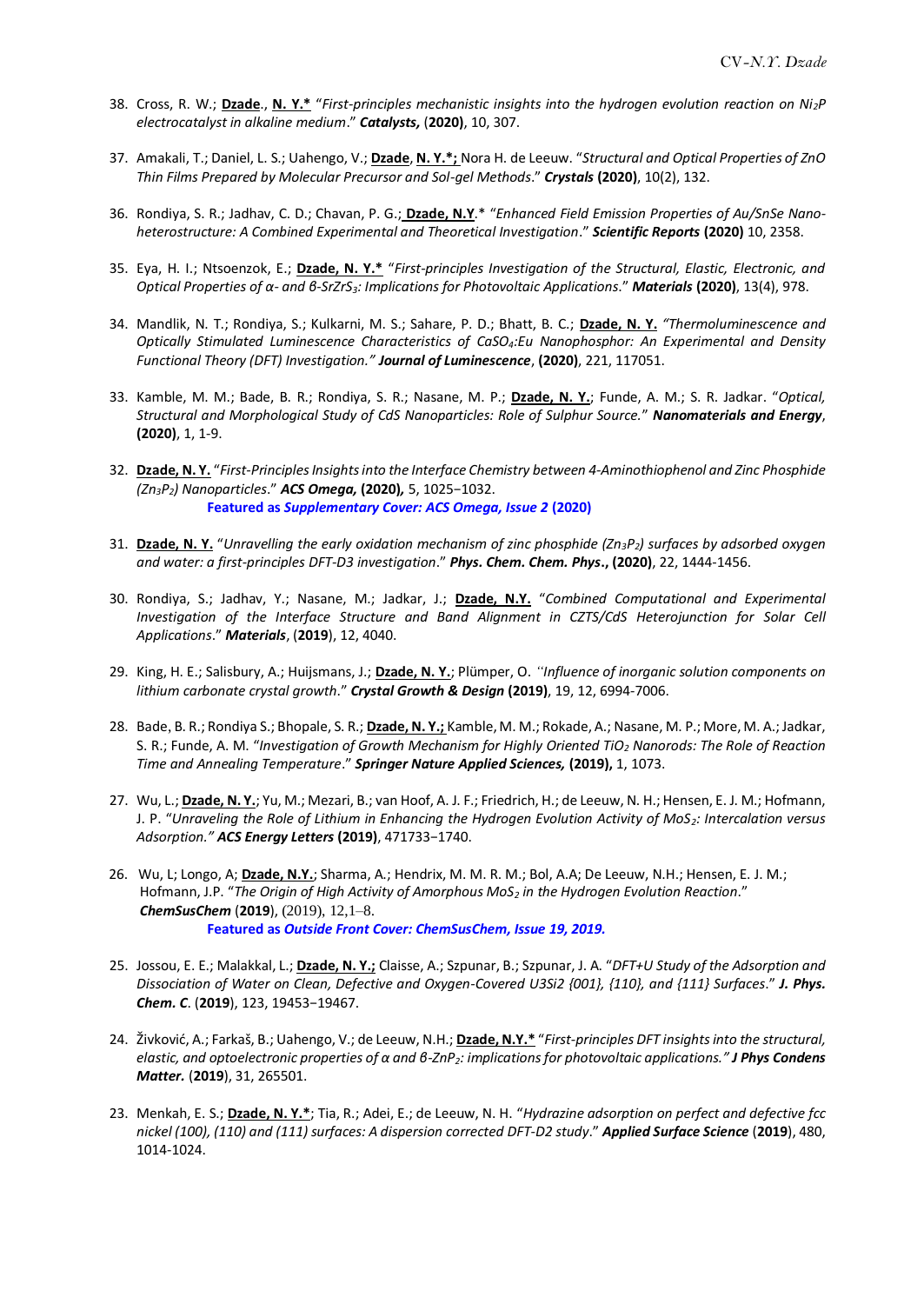- 22. Wu, L; van Hoof, A. J. F.; **Dzade, N. Y.**; Gao, L.; Richard, M. I.; Friedrich, H.; De Leeuw, N. H.; Hensen, E. J. M.; Hofmann, J. P. "*Enhancing the electrocatalytic activity of 2H-WS<sup>2</sup> for hydrogen evolution via defect engineering*." *Phys. Chem. Chem. Phys*., (**2019**), 21, 6071-6079.
- 21. Aniagyei, A.; **Dzade, N. Y***.*\*; Tia, R.; Adei, E.; Catlow, C. R. A. and de Leeuw, N.H. *"Ab initio investigation of O<sup>2</sup> adsorption on Ca-doped LaMnO<sup>3</sup> cathodes in solid oxide fuel cells." Phys. Chem. Chem. Phys.,* **(2018)***,* 20, 28685- 28698.
- 20. **Dzade, N. Y.\*** and de Leeuw, N. H. "D*ensity functional theory characterization of the structures of H3AsO<sup>3</sup> and H3AsO<sup>4</sup> adsorption complexes on ferrihydrite." Environ. Sci.: Processes Impacts*, **(2018)**, 20, 977−987.
- 19. Jossou, E.; Eduok, U.; **Dzade, N. Y.;** Szpunar, B.; and Szpunar, J. A. "*Oxidation behaviour of U3Si2: An experimental and first principles investigation*." *Phys. Chem. Chem. Phys*., **(2018)**, **20**, 4708−4720.
- 18. **Dzade, N. Y.\*** and de Leeuw, N. H. "*Adsorption and desulfurization mechanism of thiophene on layered FeS (001), (011) and (111) surfaces: A DFT-D2 study." J. Phys. Chem. C,* **(2018)**, *122*, 359–370.
- 17. **Dzade, N. Y.\*** and de Leeuw, N. H. "*Periodic DFT+U investigation of the bulk and surface properties of marcasite (FeS2)*." *Phys. Chem. Chem. Phys***. (2017)**, 19, 27478−27488.
- 16. Santos-Carballal, D.; Roldan, A.; **Dzade, N. Y.** and de Leeuw, N.H. "*Reactivity of CO<sup>2</sup> on the surfaces of magnetite (Fe3O4), greigite (Fe3S4) and mackinawite (FeS)*." *Phil. Trans. R. Soc. A* **(2017)**, 376, 20170065.
- 15. Kwawu, C. R.; Tia, R.; Adei, E.; **Dzade, N. Y.\***; Catlow, C. R. A.; and de Leeuw, N. H. "*CO<sup>2</sup> activation and dissociation on the low miller index surfaces of pure and Ni-coated iron metal: a DFT study." Phys. Chem. Chem. Phys***.** (**2017**), 19, 19478.
- 14. **Dzade, N. Y.\***; Roldan, A.; and de Leeuw, N. H. "*Structures and properties of As(OH)<sup>3</sup> adsorption complexes on hydrated mackinawite (FeS) surfaces*: *A DFT-D2 study*." *Environ. Sci. Technol.* (**2017**), 51, 3461–3470.
- 13. Boateng, I. W.; Tia, R.; Adei, E.; **Dzade, N. Y.\***; Catlow, C. R. A.; and de Leeuw, N. H. "*A DFT+U investigation of hydrogen adsorption on the LaFeO3(010) surface*." *Phys. Chem. Chem. Phys.* **(2017)**, 19, 7399−7409.
- 12. Kwawu, C. R.; Tia, R.; Adei, E.; **Dzade, N. Y.\***; Catlow, C. R. A.; and de Leeuw, N. H. "*Effect of nickel monolayer deposition on the structural and electronic properties of the low miller indices of (bcc) iron: A DFT study*." *Applied Surface Science* (**2017**), 400 293–303.
- 11. Wu, L.; **Dzade, N. Y.**; Gao, L.; Scanlon, D. O.; Öztürk, Z.; Hollingsworth, N.; Weckhuysen, B. M.; Hensen, E. J. M.; de Leeuw, N. H.; and Hofmann, J. P. "*Enhanced Photoresponse of FeS<sup>2</sup> Films - The Role of Marcasite–Pyrite Phase Junctions." Advanced Materials* (**2016**), 28, 9602–9607. **Featured as** *Outside Back Cover, Photoelectrochemistry: Advanced Materials, Issue 28, 2016*
- 10. **Dzade, N. Y.\***; Roldan, A.; and de Leeuw, N. H. "*Surface and shape modification of mackinawite (FeS) nanocrystals by cysteine adsorption - a first-principles DFT-D2 study." Phys. Chem. Chem. Phys.* (**2016**), 18, 32007−32020. **Featured as** *Outside Front Cover: PCCP, Issue 47, 2016.*
- 9. **Dzade, N. Y.\***; Roldan, A.; and de Leeuw, N. H. "*DFT-D2 study of the adsorption and dissociation of water on clean and oxygen-covered {001} and {011} surfaces of Mackinawite (FeS)." J. Phys. Chem. C*, (**2016**), 120, 21441–21450.
- 8. Awuah, J. B.; **Dzade, N. Y.\***; Tia, R.; Adei, E.; Kwakye-Awuah, B.; Catlow, C. R. A.; de Leeuw, N. H. "*A density functional theory study of arsenic immobilization by the Al(III)-modified zeolite clinoptilolite." Phys. Chem. Chem. Phys***.** (**2016**), 18, 11297−11305.
- 7. **Dzade, N. Y.\***; Roldan, A.; and de Leeuw\*, N. H. "*DFT-D2 simulations of water adsorption and dissociation on the low-index surfaces of mackinawite (FeS)*." *J. Chem. Phys.* (**2016**), 144, 174704.
- 6. **Dzade, N. Y.\***; Roldan, A.; and de Leeuw, N. H. "*Activation and dissociation of CO2 on the (001), (011), and (111) surfaces of mackinawite (FeS): A dispersion-corrected DFT study." J. Chem. Phys.* (**2015**), 143, 094703.
- 5. **Dzade, N. Y.\***; Roldan, A.; and de Leeuw, N. H. "*A density functional theory study of the adsorption of benzene on*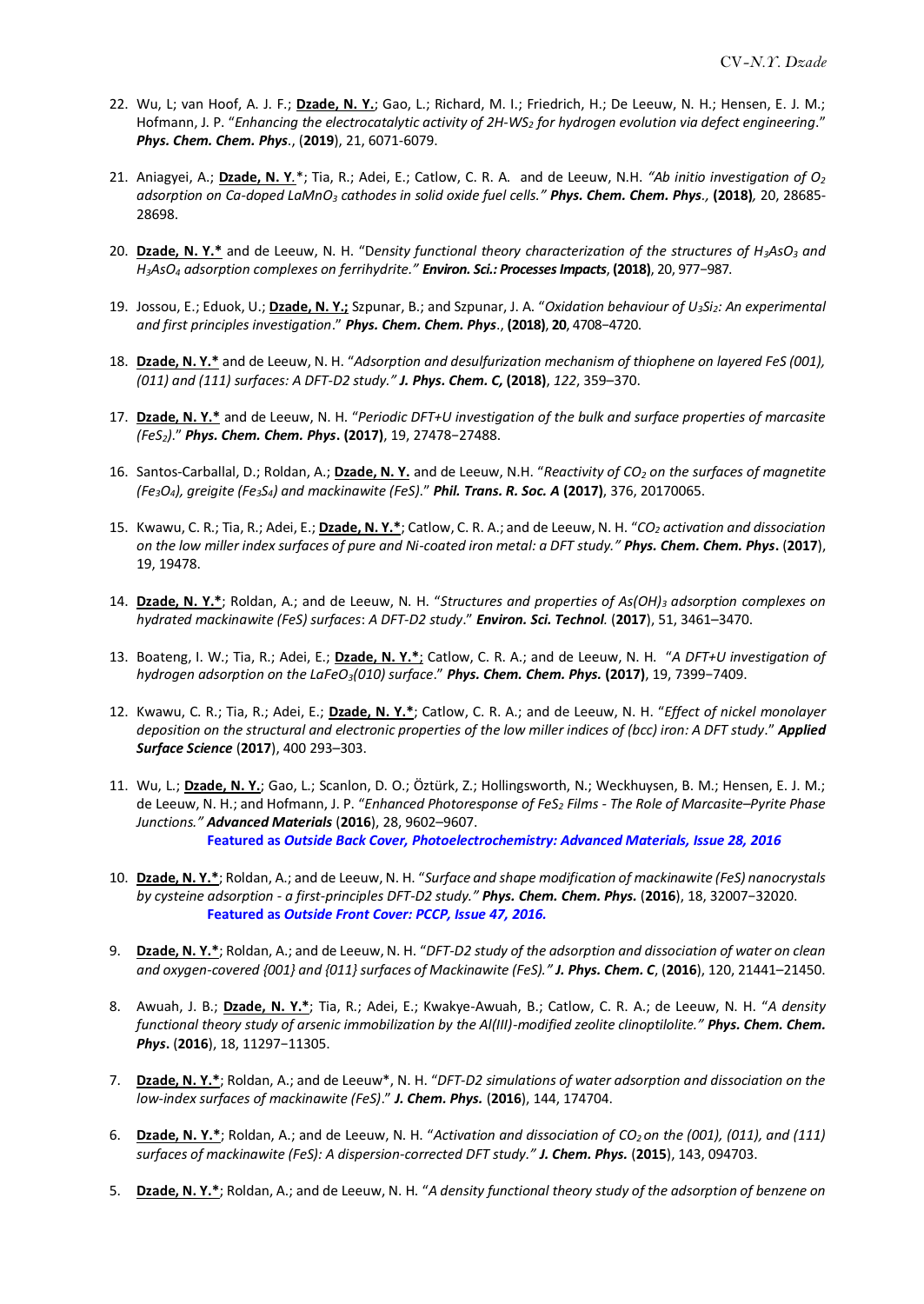*hematite (α-Fe2O3) surfaces*." *Journal of Minerals***,** (**2014**), 4, 89−115.

- 4. **Dzade, N. Y**.; Roldan, A.; and de Leeuw, N. H. "*The surface chemistry of NO<sup>x</sup> on mackinawite (FeS) surfaces: a DFT-D2 study." Phys. Chem. Chem. Phys***.** (**2014**) 16, 15444−15456.
- 3. Tafreshi, S. S.; Roldan, A.; **Dzade, N. Y.**; and de Leeuw, N. H. "*Adsorption of hydrazine on the perfect and defective copper (111) surface: A dispersion-corrected DFT study." Surface Science* (**2013**), 622, 1−8.
- 2. **Dzade, N. Y.**; Roldan, A.; and de Leeuw, N. H. "*Adsorption of methylamine on mackinawite (FeS): a density functional theory study." J. Chem. Phys.* (**2013**), **139**, 124708.
- 1. **Dzade, N. Y.**; Obodo, K. O.; Adjokatse, S. K.; Ashu, A. C.; Amankwah, E.; Atiso, C. D.; Bello, A. A.; Igumbor, E.; Nzabarinda, S. B.; Obodo, J. T.; Ogbuu, A. O.; Femi, O.; Udeigwe, J. O.; and Waghmare, U. V. "*Silicene and Transition Metal Based Materials: prediction of a two-dimensional piezomagnet." J. Phys. Condens. Matter* (**2010**), 22, 375502.

## SELECTED INTERNATIONAL CONFERENCE/SERMINAR PRESENTATIONS

- *Keynote Speaker: Computer-Accelerated Rational Design of Earth-abundant Materials for Renewable Energy Conversion*. Engineered Science Publisher Symposium on "Energy Conversion and Storage Devices", 20th March, 2021.
- *Invited Speaker: Zinc Phosphide (Zn3P2) Heterojunction Interface Engineering for Efficient Solar Energy Conversion.* HPC Materials Chemistry Consortium Webinar, 28<sup>th</sup> July, 2020.
- *Invited Speaker: Computation and Experiment: A Powerful Combination to Rationally Design Functional Materials for Renewable Energy Applications.* Invited Seminar*,* Swiss Federal Institute of Technology Lausanne (EPFL), 17th Feb. 2020.
- *Keynote Speaker*: *Rational Design of Transition Metal Chalcogenide based Functional Materials for Renewable Energy Conversion*. Int. Chemistry Conference in Botswana, September 25–27, 2019, Gaborone, Botswana.
- *Invited Speaker: Band-gap and band-offset engineering of semiconductor heterostructures for photovoltaic and photocatalytic applications*. 2nd Edition of Global Conference on Catalysis, Chemical Engineering & Technology (CAT 2018), September 13-15, 2018 in Rome, Italy.
- *Invited Speaker: Computer simulations of iron sulphide materials for photocatalytic applications*. UK-Netherlands Bilateral International Meeting, Organised by the Royal Society and Royal Netherlands Academy of Arts and Sciences, 21-22 February 2018, Chicheley Hall, Milton Keynes.
- *Invited Speaker: Modelling band alignments and charge transfer in semiconductor heterostructures for photovoltaic and photocatalytic applications*. Royal Society-DFID Africa Capacity Building Initiative semi-annual meeting/workshop, August 1−5, 2017, University of Namibia, Windhoek, Namibia.
- *Invited Speaker: Active sulfur vacancy sites for the activation and conversion of CO<sup>2</sup> on FeS(001) surface*. Computational Sciences for Future Energy conference, September 19−20, 2017, Eindhoven, The Netherlands.
- *Invited Speaker: Mixed pyrite-marcasite thin films for efficient solar energy conversion*. Royal Society-DFID Africa Capacity Building Initiative semi-annual meeting, August 1−5, 2016, Kwame Nkrumah University of Science and Technology (KNUST), Kumasi, Ghana.
- *Invited Speaker: Unravelling the Role of Lithium in Enhancing the Hydrogen Evolution Activity of MoS<sub>2</sub>, 10<sup>th</sup> Int.* Conference of the African Material Research Society (AMRS), December 10 – 13, 2019, Arusha, Tanzania.
- *Contributed: High Photoresponse of Marcasite–Pyrite Heterojunction and Its Origin: Insights from First-Principles DFT Calculation.* European Materials Research Society (E-MRS) 2019 Fall Meeting, September 16 - 19, 2019. Warsaw University of Technology, Poland.
- *Contributed: Organic Functionalization Zinc Phosphide (Zn3P2) Surfaces: Implications for PV Application. School of Chemistry Seminar, Cardiff University, August* 15, 2018.
- *Contributed: Characterization of the structures and properties of As(OH)<sup>3</sup> adsorption complexes at mackinawite water interfaces: A DFT-D2 study*" Goldschmidt2017, August 13−18, 2017, Paris.
- *Contributed: Surface and shape modification of FeS nanocrystals by cysteine adsorption for heterogeneous catalytic applications*. Catalysis for Fuels Faraday Discussion, January 24−26, 2017, Cape Town, South Africa.
- *Contributed: Nanostructuring of pyrite and marcasite FeS<sup>2</sup> surfaces/interfaces for photovoltaic applications*. Computational Sciences for Future Energy 2016 conference, October 11, 2016, Media Plaza, Utrecht.